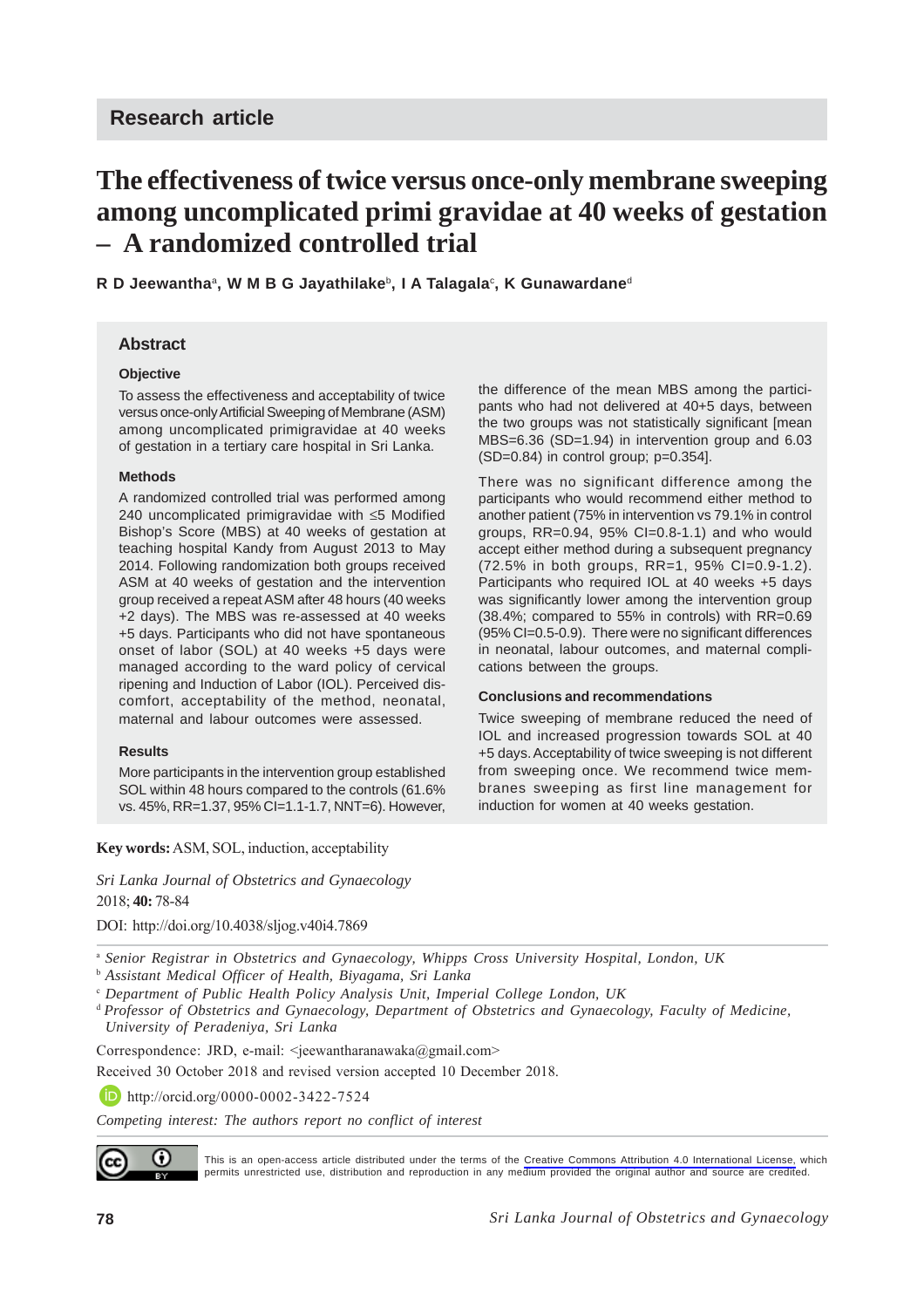# **Introduction**

Sweeping of the membranes (SOM) is a simple technique that may positively affect the shift from maintenance of pregnancy to the initiation of labour. This simple procedure has been used for a long time and is useful to prevent post-term pregnancy, though the ideal timing of the procedure is unclear. The aim of SOM is to initiate spontaneous onset of labour (SOL) through a flow of physiological events, which eventually would lead to decreased requirement of formal induction of labour (IOL)<sup>1</sup>. This method can be regarded as a safe, cheap and cost-effective method in the local low-resourced setting, where majority of mothers belong to the lower middle social class and thus are unable to afford expensive methods of induction, needing intense monitoring which require trained skilled human resource. Even though extensive evidence exists on SOM, studies focusing on when and how frequently it should be performed, maximum effectiveness and acceptability of the method is sparse and would be of immense value<sup>2</sup>.

The normal gestational age has been shown to be shorter among Asian and African women, compared to European women. The median gestation at delivery following spontaneous labour of an Indian fetus was found to be 39 weeks. Therefore, fetal maturation would occur earlier in Asian and African women<sup>3, 4, 5</sup>. South Asian women have highest perinatal mortality rate at all gestational ages and it is found to be the highest at term<sup>6</sup>. These observations suggest that the complications of post-maturity would occur sooner among the Asians. As a result, considering the timing of induction, it will be more acceptable to opt for it at 40+7 weeks even though in similar European settings it is done at 42 weeks. In addition, local literature was not common on the effectiveness of single versus multiple SOM. Aiming to bridge this knowledge gap, this study was conducted to assess the effectiveness and acceptability of twice versus once only membrane sweeping among uncomplicated prime gravida at 40 weeks of gestational age.

# **Methods and materials**

The study was conducted at the Teaching Hospital Kandy, where approximately 5000 women deliver each year. A single blinded randomized control trial was conducted from August 2013 to May 2014 among Primi gravida mothers with a singleton live fetus at 40 weeks of gestation, whose dates have been confirmed by ultrasound scan. Women with intact fetal membranes,

Modified Bishop's score (MBS)  $\leq$ 5 and cephalic presentation fetuses were selected for the study. Women with grand multiparity, antepartum haemorrhage, pre-labour rupture of membranes, placenta praevia, cephalopelvic disproportion, diagnosed with any medical disorder, had undergone previous caesarean section or having a uterine scar and fetal distress were excluded from the study.

Sample size calculation for the study was based on the findings of Miranda et al. (2006), where multiple sweeping of membranes resulted in SOL among 41% of the intervention group and 23% of the control group; 80% statistical power, at 95% significance level and considering 10% non-response rate. Thus, the calculated sample size was 114 per group. The current study was conducted among 120 participants each in the intervention and control group.

All eligible women were invited to participate in the study and informed written consent was obtained from those who were willing to participate.

#### **Randomization sequence generation**

A computer assisted predetermined block randomization sequence was generated.

## **Randomization, allocation concealment and implementation**

According to the randomization sequence, sealed envelopes were prepared to recruit the participants to the respective intervention and control arm of the study. The process of randomization is shown in Figure 1.

Allocation concealment was further assured by an Intern Medical Officer being independently engaged in the recruitment and a Senior Medical Officer in the allocation process.

## **Blinding**

The participants of the study were kept blinded about the objectives of the study.

## **Intervention**

Both experimental and control groups received membrane sweeping at 40 weeks of gestation and only one group (experimental group) received another membrane sweeping after 48 hours (40+2 days). Assessment of MBS at the recruitment and the first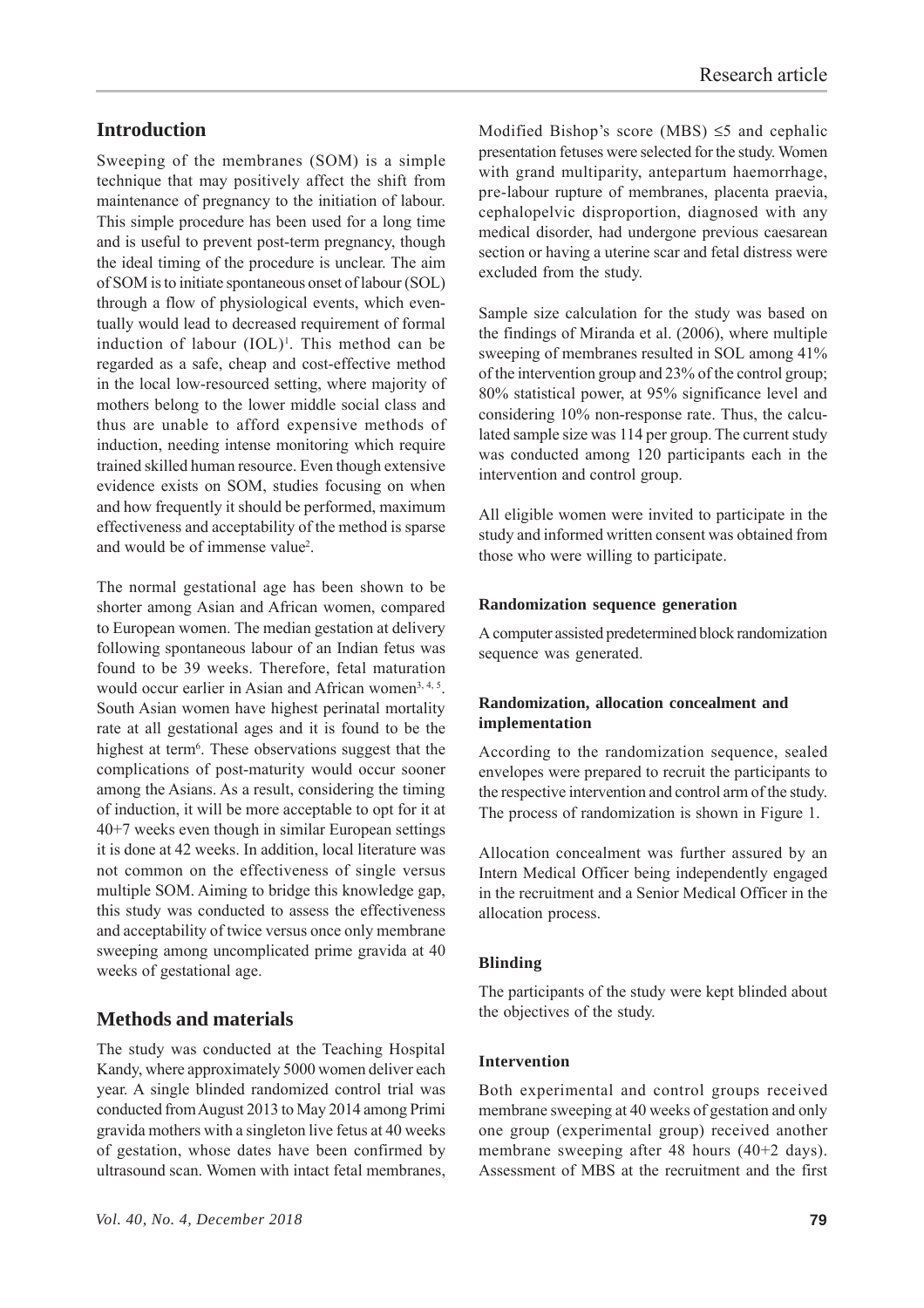sweeping was performed by the principal investigator (PI) using the standardized method. Sweeping after 48 hrs and measurement of the modified Bishop score at the time of second membrane sweeping was done by a separate equally-trained (as the PI) medical doctor (a senior registrar).

## **Outcome assessment**

Primary outcomes of the study included the assessment of the proportion of mothers that progressed to SOL following SOM and the acceptability of the methods. The MBS was assessed by the PI at 40+5 days who was blinded to both the groups. All mothers in both groups who did not go into labor at 40+5 days were managed according to the unit policy of cervical ripening and labor induction at 40+5 days.

Two different methods were used to assess their perceived pain during the SOM procedure. Initially, the participants were asked to grade the perceived pain

during the SOM according to a likert scale, ranging from painless, minimal pain, moderate pain and severe pain. They then evaluated their pain based on the Visual Analog Score (VAS), which is a scale ranging from zero (no pain) to 10 (most severe pain) points (ref). Patient acceptability was evaluated by assessing whether she would recommend either procedure (twice or once only SOM) to another, and by her acceptance of undergoing either procedure during her next pregnancy.

Neonatal outcomes were measured by assessing the Apgar score, antibiotic use during postnatal period and admission to the neonatal intensive care unit. A fever chart for all the study participants was maintained after recruitment by nursing officers. Having a fever of 100.4 °F or more lasting for more than 24 hours was considered as maternal fever. Any bleeding following SOM was recorded. All the outcomes were documented in a data form attached to the maternity record issued at the time of recruitment.



Figure1. **The process of randomization.**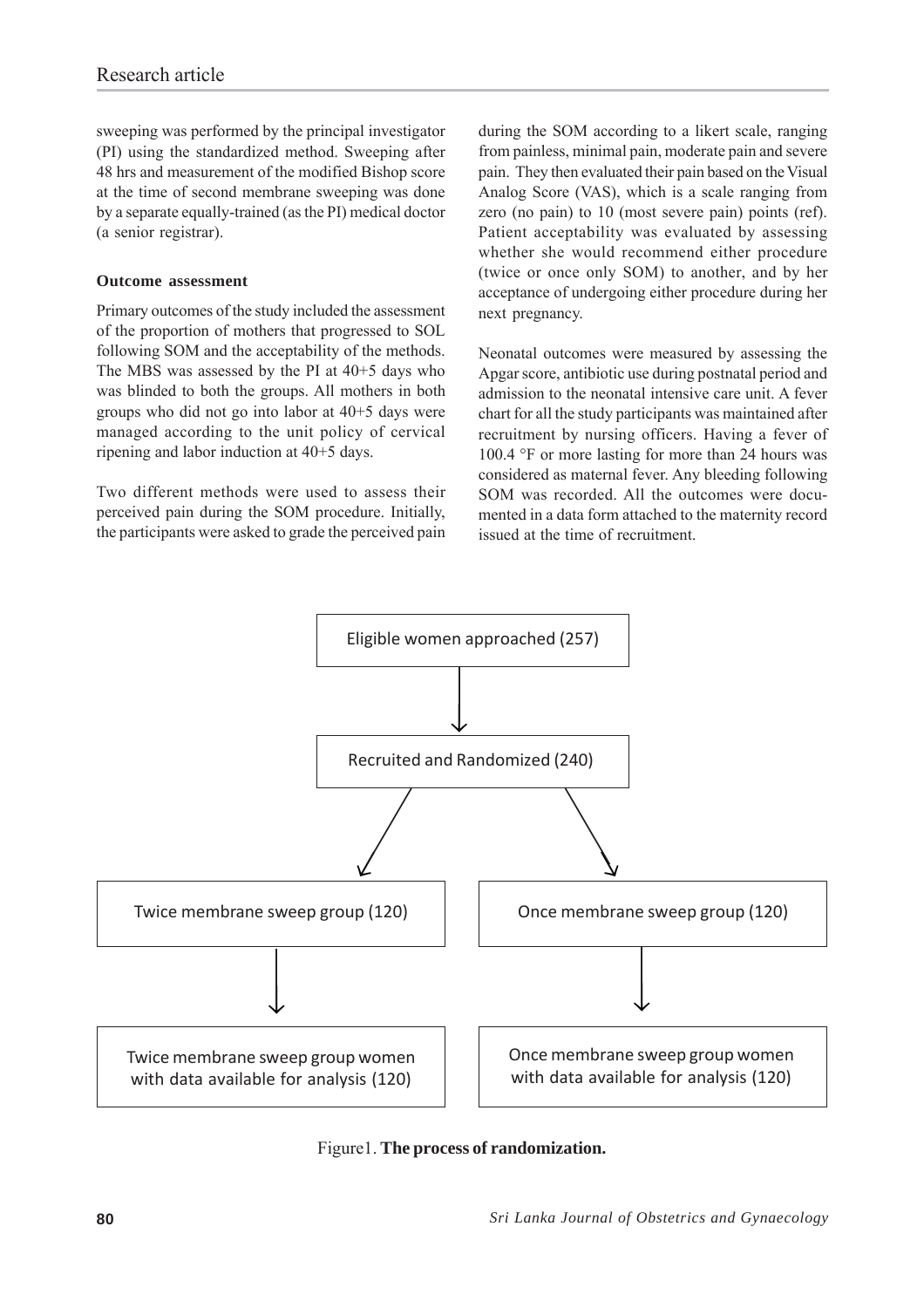## **Data analysis**

The study was analyzed on the basis of intention-totreat analysis. Relative risk (95% CI) was calculated as an effect measure. Bivariate analysis included independent t test and Chi Square test accordingly at 0.05 significance level.

Ethical approval for the study was obtained from the Ethical Review Committee of the Kandy Medical Society.

# **Results**

The study was conducted among 240 participants and comparison was made among the participants who underwent a single (control group; n=120) versus twice (experimental group; n=120) SOM. Basic characteristics of the participants in the two trial arms such as age, ethnicity, parity and Bishop Score were similar  $(p>0.05)$  at the time of recruitment.

Analyses of primary outcomes are listed in Table 2.

|                | Twice ASOM       | Once ASOM         | Significance |
|----------------|------------------|-------------------|--------------|
| Age            | $25.5$ (SD=4.68) | $25.71$ (SD=4.53) | $P=0.76$     |
| <b>MBS</b>     | $\leq$ 5         | $\leq$ 5          | P > 0.05     |
| Ethnicity:     |                  |                   |              |
| Sinhalese      | $105(87.5\%)$    | 100 (83.4%)       | P > 0.05     |
| <b>Muslims</b> | $11(9.2\%)$      | 13 $(10.8\%)$     |              |
| Tamils         | 04 $(3.3\%)$     | $7(5.8\%)$        |              |

## **Table 1. Comparison basic characteristics among study and experimental groups**

## **Table 2. Primary outcome of twice vs. single membrane groups**

|                             | Twice ASOM<br>$(n=120)$ | Once ASOM<br>$(n=120)$ | Significance                                        |
|-----------------------------|-------------------------|------------------------|-----------------------------------------------------|
| Spontaneous onset of labour | 74 (61.6%)              | 54 (45%)               | $RR=1.37$<br>95% CI=1.1-1.7,<br>$NNT=6$<br>$P = 01$ |
| Bishop's scores change      | 31 $(67.3\%)$           | 38 (57.5%)             | $X^2 = 7.7$<br>$df=1$ ,<br>$P=0.21$                 |
| MBS at $40 + 5$ days        | 6.36 $(SD=1.94)$        | $6.03$ (SD=0.84)       | $t=0.93$ ,<br>$df=1$ ,<br>$P=0.354$                 |
| Recommending to another     | 90 (75%)                | 95 (79. 2%)            | $RR=0.94,$<br>$95\%$ CI=0.8-1.1<br>$P=0.443$        |
| Acceptability of ASOM       | 87 (72.5%)              | 87 (72.5%)             | $RR=1,$<br>$95\%$ CI=0.9-1.2<br>$P=1$               |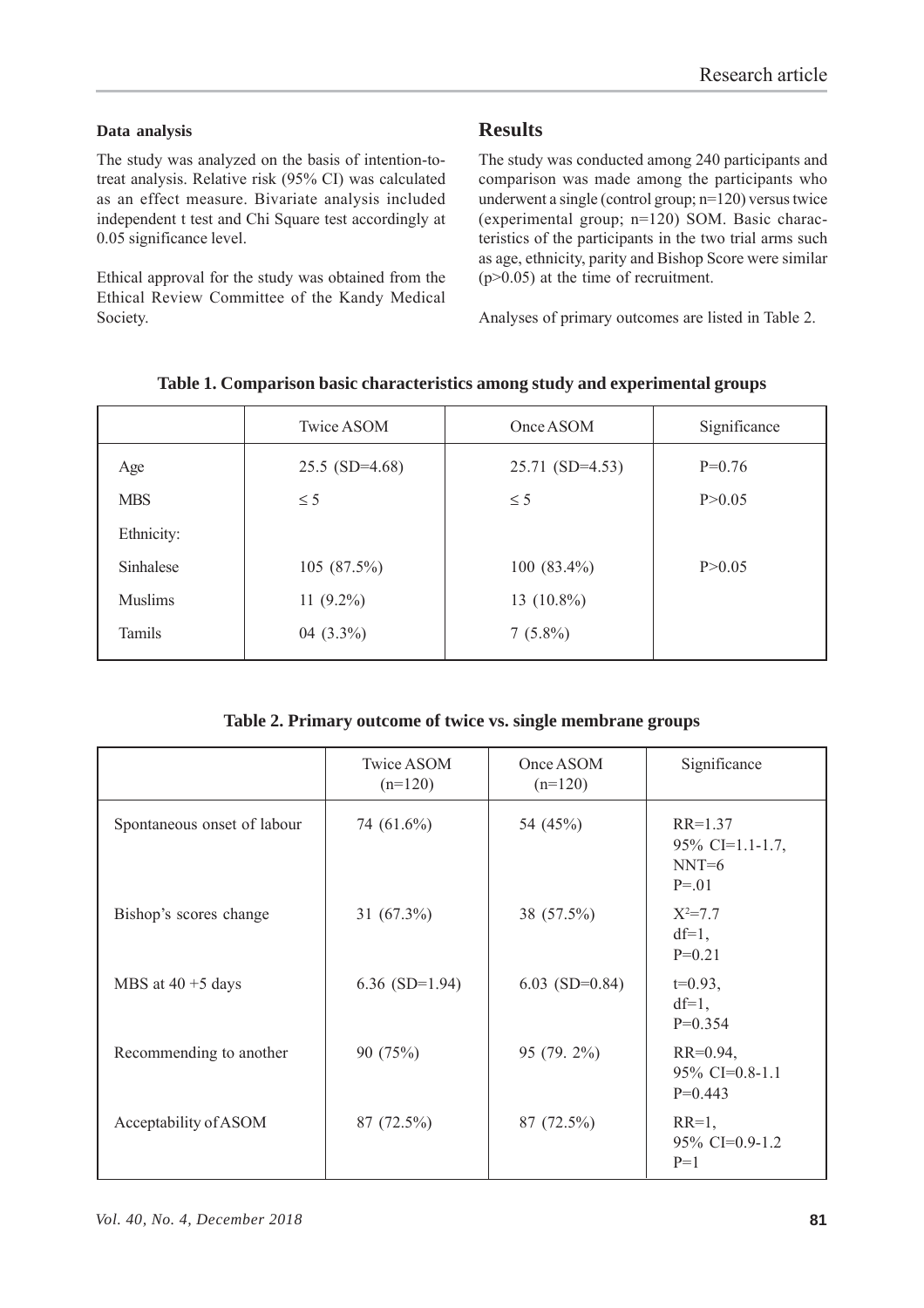A significant proportion of women in the intervention group progressed to SOL at 40+5 days (61.6%) compared to controls (45%); with RR=1.37 (95% CI=1.1-1.7, p=0.01) and 5.99 (95% CI) Number Needed to Treat (NNT). The Bishop Score was changed in 67.3% of the intervention group and 57.5% of the controls nevertheless, this difference was not statistically significant  $(X^2=7.7, df=1, p=0.21)$ . There was no statistical difference in the mean MBS among the participants in the two groups at 40+5 days (those who did not experience SOL) ( $t=0.93$ ,  $df=1$ ,  $p=0354$ ) as well.

Considering the acceptability of the ASOM, a higher proportion of participants 79.2% in the control group would recommend ASOM to another compared to the intervention group (75%), although this difference was not significant RR=0.94 (95% CI=0.8-1.1p=0.443). The difference of the proportion of participants accepting ASOM for her subsequent pregnancy among the two groups was not significant as well ( $p=1.00$ ).

Secondary outcome measures are shown in Table 3. Mean duration from recruitment to the delivery time

|                             | Twice ASOM<br>$(n=120)$ | Once ASOM<br>$(n=120)$ | Significance                                           |
|-----------------------------|-------------------------|------------------------|--------------------------------------------------------|
| Need of formal induction    | 46 (38.4%)              | 66 (55%)               | $RR=0.7$<br>$(95\% \text{ CI } 0.5-0.9)$<br>$P=0.01$   |
| Augmentation of labour      | 48 (40%)                | 57 (47.5%)             | $RR=0.8$<br>$(95\% \text{ CI } 0.6-1.1)$<br>$P=0.24$   |
| Complain of pain            | 112 (93.6%)             | 103 (84.9%)            | $RR=1.1$<br>$(95\% \text{ CI } 1-1.1)$<br>$P=0.06$     |
| Comparison of bleeding      | 32 (26.7%)              | 23 (19.2%)             | $RR=1.39$<br>$(95\% \text{ CI } 0.8-2.2)$<br>$P=0.17$  |
| Maternal fever              | $7(5.8\%)$              | 3 $(2.5\%)$            | $RR = 2.23$<br>$(95\% \text{ CI } 0.6-8.8)$<br>$P=0.1$ |
| <b>PROM</b>                 | $16(13.3\%)$            | 11 $(9.2\%)$           | $RR = 1.5$<br>$(95\% \text{ CI } 0.7-3.0)$<br>$P=0.3$  |
| NICU admission              | 11 $(9.1\%)$            | $10(8.3\%)$            | $RR=1.1$<br>$(95\% \text{ CI } 0.5-2.5)$<br>$P=0.82$   |
| Meconium stained liquor     | 6(5%)                   | 5 $(4.1\%)$            | $RR=1.21$<br>$(95\% \text{ CI } 0.36-4.1)$<br>$P=0.76$ |
| Neonatal fever              | 6(5%)                   | 6(5%)                  | $RR=1$<br>$(95\% \text{ CI } 0.3-3.0)$<br>$P=1$        |
| IV Antibiotics use newborn  | 6(5%)                   | 4 $(4.1\%)$            | $RR=1.5$<br>$(95\% \text{ CI } 0.4-5.2)$<br>$P=0.518$  |
| Apgar scores at 5 min $<$ 7 | $2(1.7\%)$              | $2(1.7\%)$             | $RR=1$<br>$(95\% \text{ CI } 0.1-6.9)$<br>$P=1$        |

## **Table 3. Secondary outcome of twice Vs single membrane group**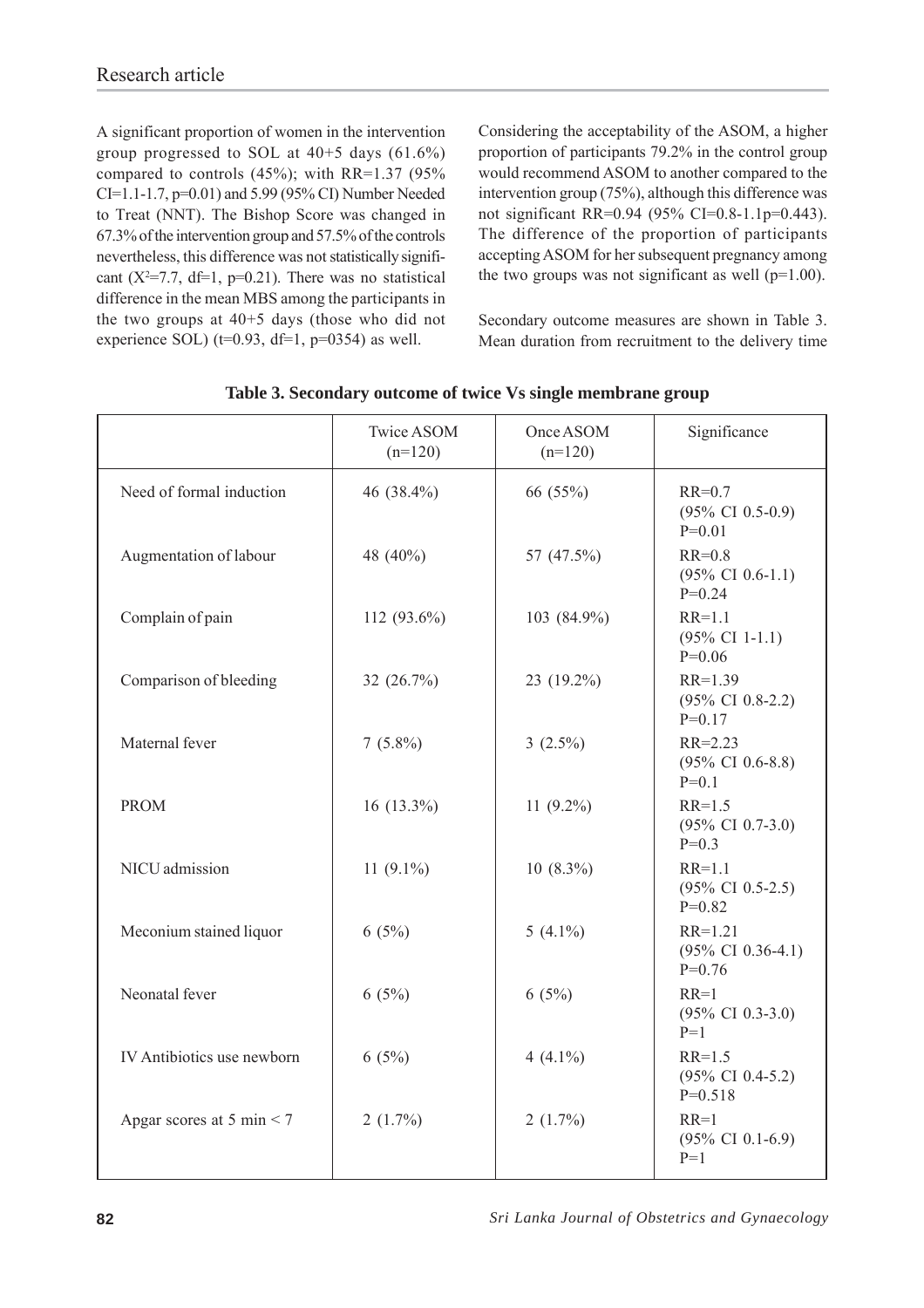in the intervention and control groups were 4.13  $(SD=1.17)$  and  $5.0$   $(SD=1.13)$  days respectively, which showed significant difference (p=0.001). In the intervention group, 38.4% required IOL compared to  $61.6\%$  in the control group at  $40+5$  days, and this difference was statistically significant  $(X^2=6.69, df=1,$ p=0.01), with a NNT=6. There was no significant difference in the proportion of participants required augmentation of labour at 40+5 days between the groups  $(p=0.242)$ .

In addition, there were no significant differences in neonatal outcomes between the experimental and control groups.

Of the participants of intervention group, 93.3% had suffered from pain during the SOM compared to 85.8% of controls. However, this difference was not statistically significant  $(X^2=3.62, df=1, p=0.06)$ . The finding was similar using the VAS (t=0.56, df=1,  $p=0.574$ ). Twice SOM had no significant effect on bleeding during SOM, and maternal outcomes as well.

# **Discussion**

The current study showed that the twice SOM results in to progression towards SOL resulting in lower requirement of formal IOL compared to once only SOM at 40 weeks of gestation, although the acceptance of either method did not show any statistical significant difference.

Currently available evidence in literature suggest that the efficacy of membrane sweeping is likely to be low at an early gestational age since the major problems are associated beyond 42 weeks of gestation. Therefore, intervention to be usually initiated at 40 weeks. On the other hand, earlier maturation of fetuses is also expected at Asian settings<sup>3,4,5</sup>. Hence, the current study was designed to assess the effectiveness and acceptability of twice versus once-only membrane sweeping among uncomplicated prime gravidae at 40 weeks of gestational age. Most literature are based on studies that compared none versus single or serial SOM. In contrast, twice membrane sweeping to single sweeping was compared in this study. NICE guideline recommendation when and how frequently it should be performed to get maximum effectiveness and acceptability<sup>2</sup>.

The current study showed that the occurrence of delivery after 40+5days was substantially low when the membranes were swept twice compared to a single

sweeping. This finding was in line with the findings of a study done in Netherland which showed that serial membrane sweeping around 41 weeks of gestation reduces the number of post-term pregnancies (RR=0.57, 95% CI=0.46-0.71, NNT=6)7 . It further increased natural onset of labour prior to 42 weeks and spontaneous vaginal delivery among parous women<sup>7</sup>.

Pain, discomfort and mild vaginal bleeding are expected to be associated with membrane sweeping which can adversely affect its acceptability. According to a study done by Boulvain et al. (2013), approximately 70% of mothers experienced significant discomfort<sup>8</sup>, which was similar to the findings of the current study. However, a higher proportion of participants in the current study had perceived pain during the procedure. This difference in the findings could be due to the methodological differences in the studies, as the current study included only primigravidae.

There's no consensus among researchers about the ability of SOM to lower the requirement for formal IOL. A meta-analysis of 14 randomized clinical trials depicted that regular use of striping of membranes at 38 weeks or later does not appear to result in clinically significant benefits<sup>1</sup>. In contrast, our study found that twice SOM reduces the requirement of IOL. However, it is shown that striping membranes for mothers at 41 weeks appear to lower the incidence of induction of labour<sup>9,10,11</sup>. In addition, the findings of the current study and findings of a study done in Hong Kong<sup>12</sup> show that SOM reduces the duration between the recruitment to the delivery.

The sweeping of membranes did not affect intra-partum characteristics like duration of labour and the mode of delivery in previous studies. Similar observations were made in this study as well. Caesarian section rate and instrumental delivery rate were comparable in both groups which were similar to findings with previous studies<sup>7,12</sup>.

One concern of membrane sweeping is the possibility of infection, which could cause chorioamnionitis. But none of the patients in the present study had clinical features suggestive of chorioamnionitis. It was observed that the occurrence of prelabour rupture of membranes among the two groups in the current study was comparable and this is in agreement with many other on sweeping<sup>7,8,12</sup>.